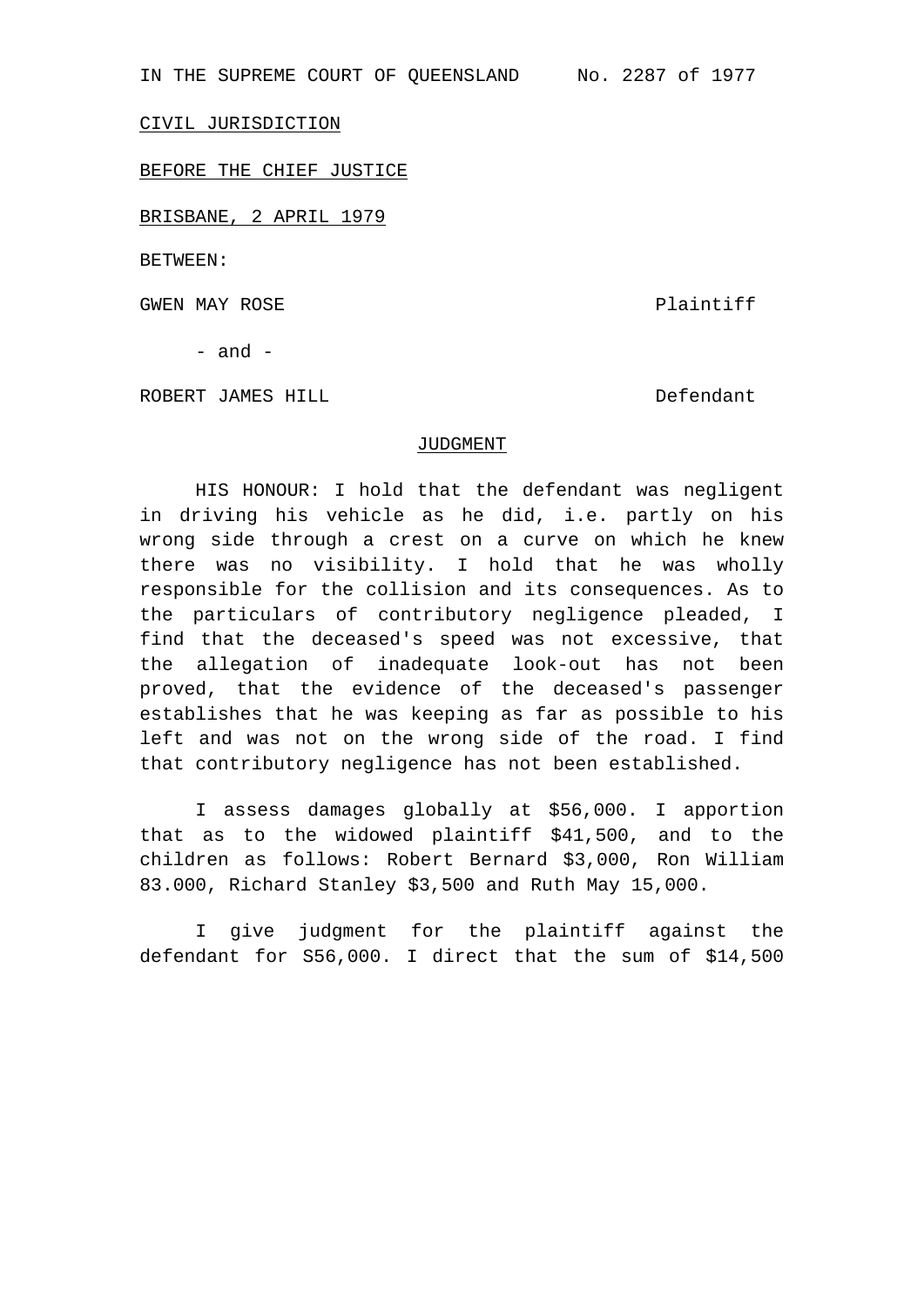thereof be paid to the Public Trustee of Queensland in trust for each of the said children in proportion to the sum herein apportioned to each such child. There will be liberty to the plaintiff, as well as the Public Trustee, to apply.

I order that the plaintiff's costs of the action, including any reserved costs, he taxed and paid by the defendant.

I publish my reasons.

IN THE SUPREME COURT OF QUEENSLAND No. 2287 of 1977

----

BETWEEN:

GWEN MAY ROSE SALL AND RESERVE TO A Plaintiff

AND:

ROBERT JAMES HILL **Example 2018** Defendant

## JUDGMENT - THE CHIEF JUSTICE

The plaintiff is the lawful widow of Robert Lesley Rose who died on 25th January 1977 as a result of injuries sustained that day in a collision on a country road in the Mary Valley, when the vehicle he was driving, a small Datsun station wagon, and a Ford truck driven by the defendant, came into collision.

The plaintiff brings her claim pursuant to the provisions of Section 15A of the Common Law Practice Act 1867 as amended, and she sues on behalf of herself as lawful widow of the deceased and on behalf of the four infant children of the marriage, three sons born respectively in October 1969, January 1971 and June 1974, and one daughter born on the day before the collision and the death of her father.

The deceased man was driving south whilst the defendant was northbound. The vehicles met almost at the top of a blind crest on a curve to the left southbound,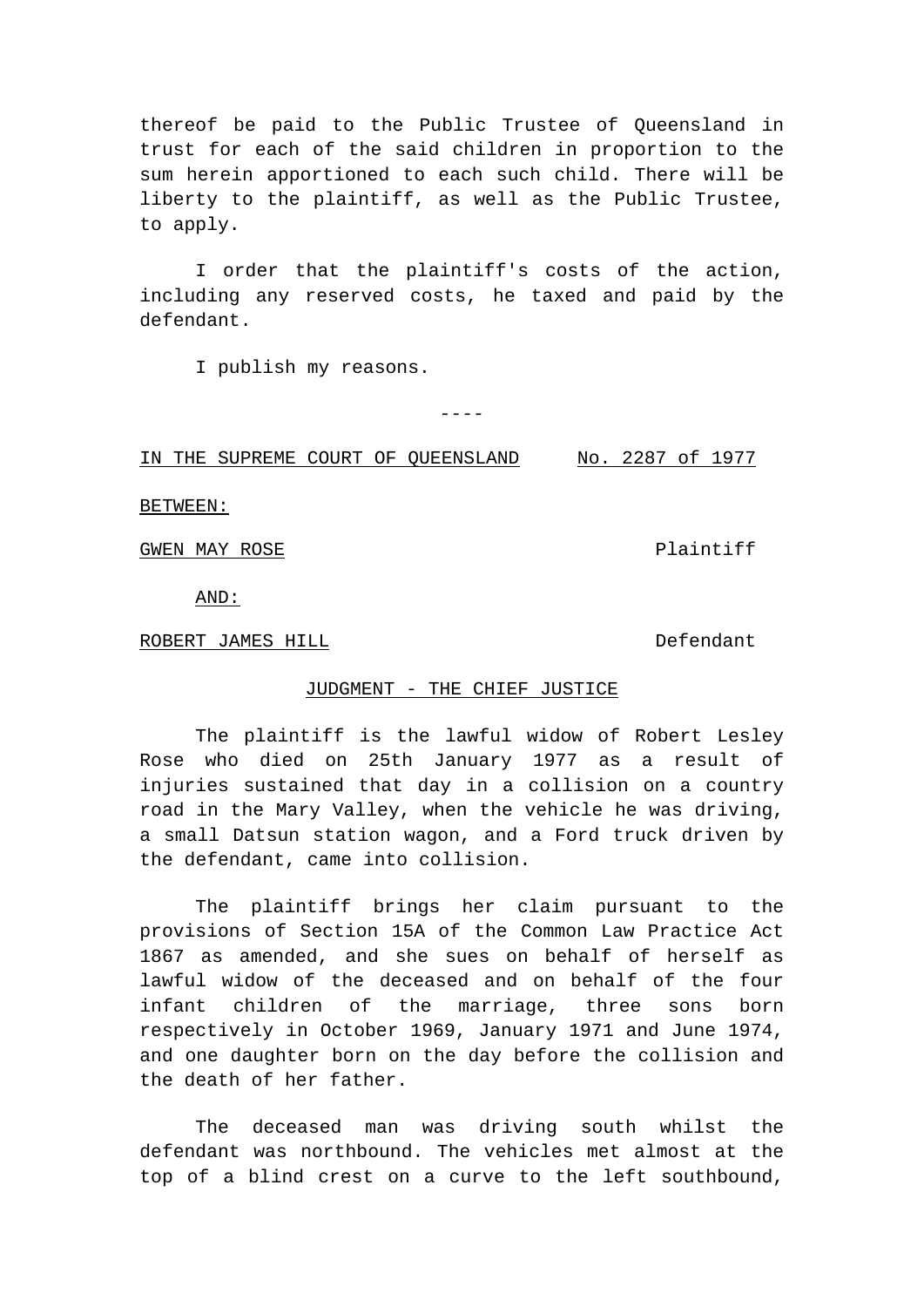or to the right northbound. At the time, approximately midday, the weather conditions were fine and clear. The road is relatively narrow, winding, and unsealed, running north-south at the place of the collision. On the eastern side at the place of collision there was a fairly deep stormwater drain, whilst on the western side there was a wide water table for the purpose of channelling the water off the road down the slope on the northerly side of the crest. The measurements taken by Sergeant Buckley, who was stationed at a nearby police station at the time, established that the width of the road from its eastern side to the nearer side of the water table on the west was 450 centimetres, or 17.7 feet. The sergeant also established that on the day of the accident there was a wash-out in close proximity to the apparent point of impact but somewhat on the northern side of it, encroaching on the trafficable portion of the road for about 70 centimetres (27 1/2 inches) from the storm drain on the eastern side, so as to constitute an impediment in the course of the southbound vehicle driven by the deceased. He also gave evidence that on the following day when driving south in his police car, a Falcon, he made a test to determine, having regard to the wash-out, how far it was possible for him to keep on his correct side, which demonstrated that approaching the curve and crest, his offside wheels were about the middle of the road. It is also obvious from photographs taken on the day of the collision by a police photographer, that, both north and south of the crest, wheel tracks made by traffic are only three in number, from which it plainly appears that the traffic on this country road normally travels either way with the vehicles' offside wheels approximately in the middle of the trafficable portion of the surface. Sergeant Buckley also said that on the actual crest there were only two sets of wheel tracks, from which it may be inferred that it was habitual for northbound drivers to cut the curve on the crest. In this situation, two vehicles meeting on or about the crest could not safely negotiate it. The explanation for this apparently dangerous practice appears to be the presence on the western or outer are of the curve of what was described by one witness as a "windrow" of gravel lying between the westerly of the two tracks on the crest and the eastern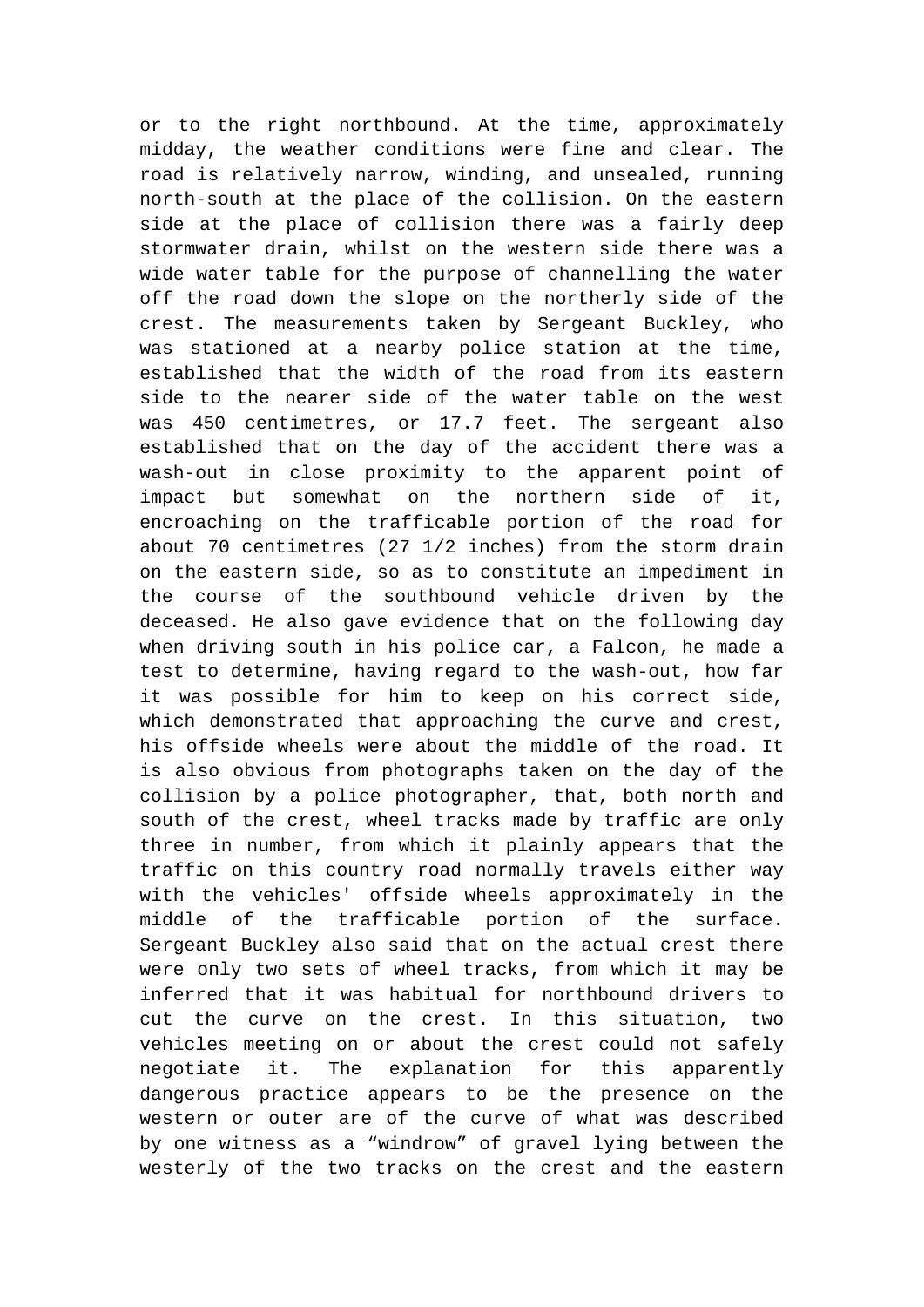edge of the water table on the western side. The grader driver who has been responsible for maintaining this section of the roadway for over 20 years before the accident, gave evidence that this windrow soon builds up after each time that he eliminates it by grading the surface of the road. As I understand his evidence, the accumulation of gravel is caused by centrifugal force exerted by the wheels of vehicles towards the outer side of the curve as they pass through it. Although the word "windrow" in my understanding is usually applied to the line of mown grass or other crop thrown out by moving mowing machines, the grader driver's application of the term to the situation on this curve is not inaccurate and it does convey a correct impression of the effect of wheels running round it. It seems that the presence of this windrow on the crest and the approaches to it, in the curve, contributes to the tendency of drivers to steer a course which will keep them clear of the accumulated loose gravel on the outer side of the curve. It seems also that this, in a short time, becomes a reason for northbound drivers' practice of cutting the curve.

The evidence of Sergeant Buckley is that there is no visibility over the crest or round the curve available either to a southbound or to a northbound driver, and he readily accepted the description I put to him that he would regard it as a blind crest.

Sergeant Buckley agreed both in examination-in-chief and in cross-examination to suggestions put to him by counsel that having regard to the shape of the water table - it is a relatively wide and shallow saucer in cross section - it would be possible for a northbound vehicle to negotiate the curve and crest with its nearside wheels running in the water table and the outside wheels straddling the windrow and running on the graded surface of the road. In answer to a question put to him by myself, he said a vehicle travelling north could breast the crest on its correct side by adopting that procedure. The contemporaneous photographs show that the height of the windrow is such as to afford clearance to the average car.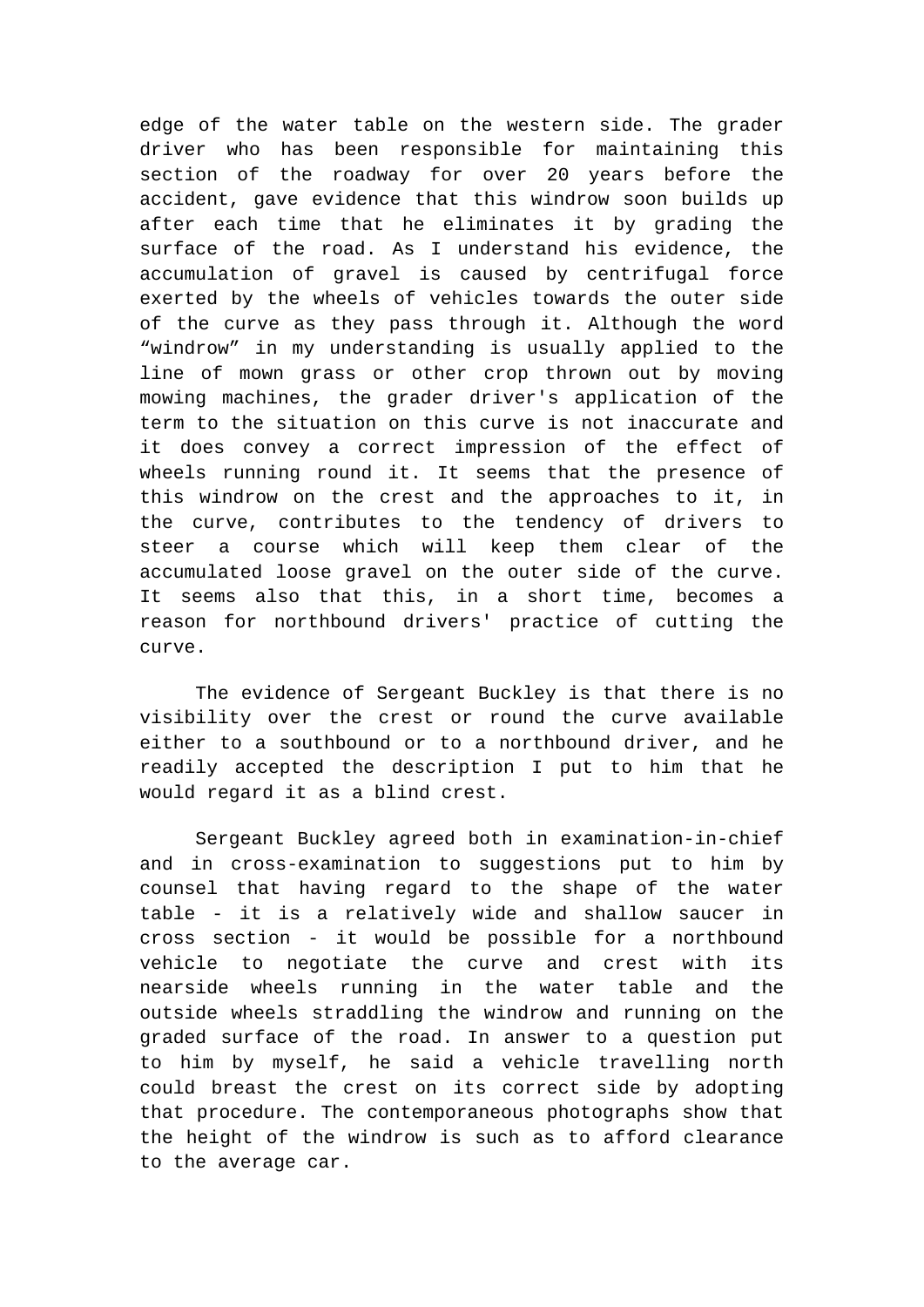The defendant in evidence accepted the possibility of using this manoeuvre to improve safety on the blind crest. The following extract from the transcript of his evidence is, in my opinion, of crucial importance on the question of liability:

"*BY MR. STEELE: How many wheel tracks were there? We have heard that there are two or three, but we may as well hear from you?-- On the actual corner there was only two.*

*You have driven along this road a number of times you say?*

*Yes.*

*You have passed vehicles on that corner before?-- No.*

*You have passed vehicles on that stretch of roadway before between Kenilworth and Brooloo?-- Yes.*

*You heard in Court the description of the windrow described by Mr. Preston. Did you recognise the windrow from that particular day?-- Yes, that's why I reckon there is only the two tracks going around that corner, the natural lie of the corner.*

*Do you recall there being a windrow there that particular day? Did you understand what he meant by 'windrow'?-- That's what I call wheel tracks.*

*HIS HONOUR: He was talking about the loose gravel which tends to be thrown up by a vehicle towards the outside of the curve as it is going around. That is what I understood him to say.*

*MR. STEELE: Yes. I was asking Mr. Hill what he understood it to mean.*

*BY MR. STEELE: Did you understand what Mr. Preston meant?-- Yes.*

*And you did not attempt to cross the windrow so that your near and offside wheels would have been straddling that windrow, did you?-- No.*

*That was one avenue open to you as you came into that corner, is that not so? That was one approach you could have adopted as you came into that corner?-- Yeah.*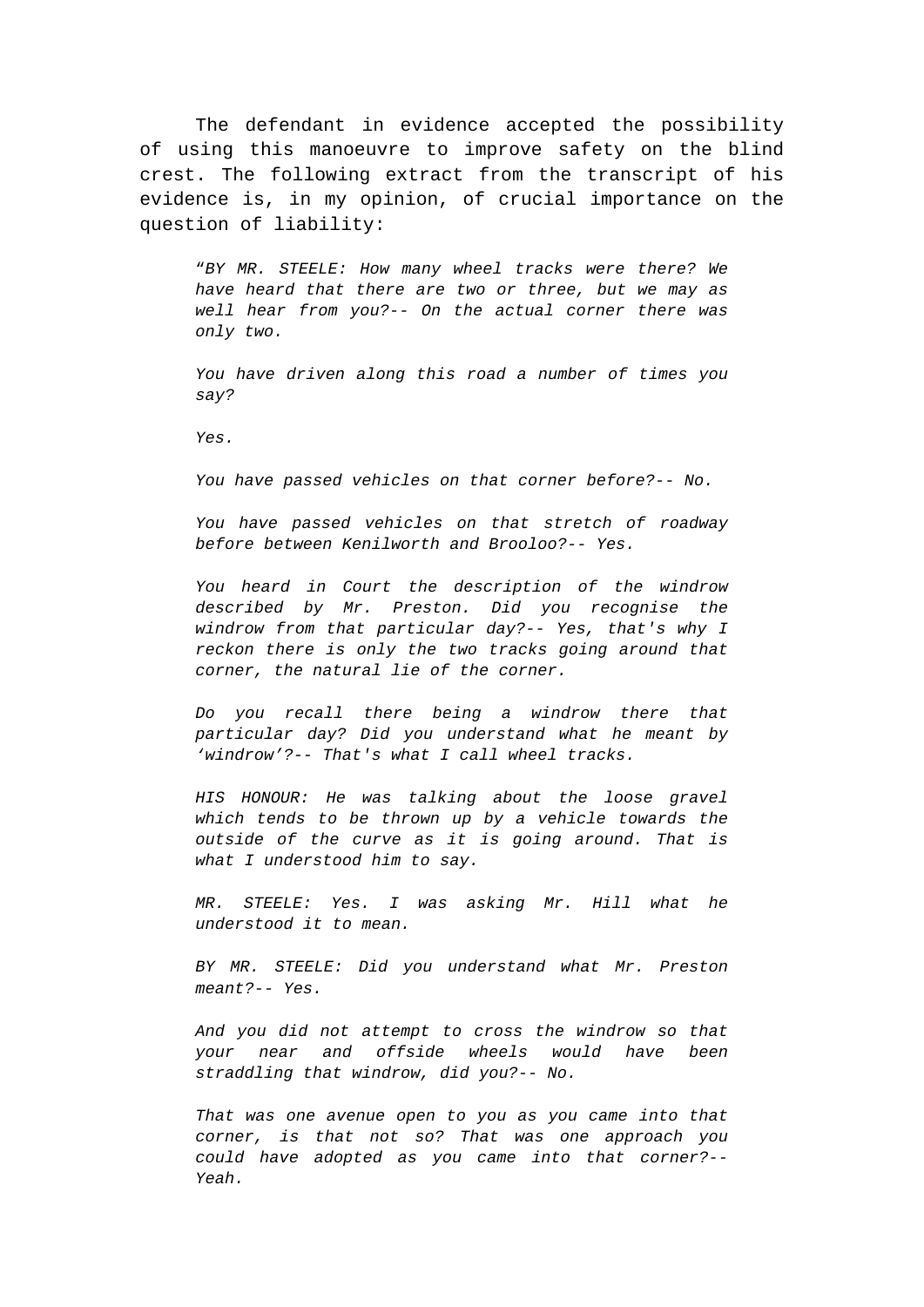*And you heard also the description given of a water table further again to the left of that corner. Do you recall the water table being there on this day?-- Yeah.*

*Is it not possible also to move further to the left and straddle the water table with your near side wheels?— With a fair bit of difficulty, yes.*

*You would have to reduce speed, I would suggest, and move the vehicle on to the water table gradually; would that not be the situation?— Yeah.*

*And if you had taken either of those courses of action, Mr. Hill, I suggest to you there would have been ample room for a vehicle travelling in the opposite direction to have passed you without this accident having occurred, is that not so?— Oh, there's still a bit of doubt. If I went out into the scrub I could have seen him or I could have missed him altogether.*

*No one is asking you to go into the scrub but if you had moved into the left and straddled over the windrow, or further, to the left and straddled the water table, I suggest there would have been ample space left for a vehicle travelling in the opposite direction to have passed you with safety?-— The next time I went through that particular corner the grader had been through and there was then*--:------

*What was?-- The ditches had been filled in. The water table had gone.*

"*But you are not answering my question. My question is that if you had taken the trouble or bother to have left the wheel tracks and to have straddled the windrow or further, gone to the left and straddled the water table there would have been ample opportunity for a vehicle, or ample space for a vehicle travelling in the opposite direction to have passed you?-- Most possible, yes.*

*You know the roadway fairly well; you have travelled it on many occasions, isn't that the case?-- Yes.*

*On the other side of the road, on the side nearest the blue car travelling in the opposite direction, wasn't there a stormwater drain and then a bank?-- Yes.*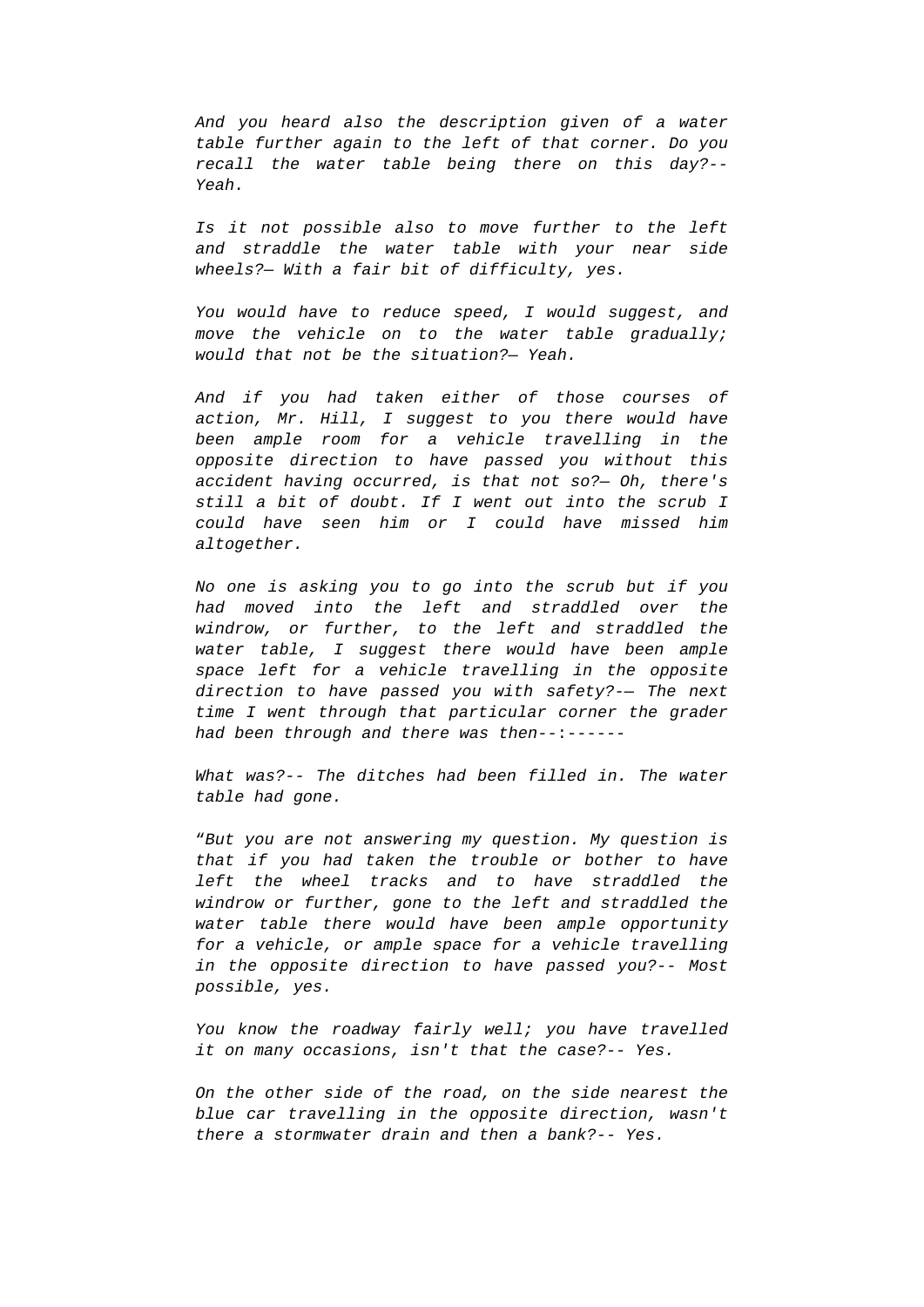*There was no windrow there, was there?-- Not right on the edge, no.*

*Nor was there any water table there?-- Not on that side of the road.*

*So there was really nowhere for the other vehicle to go, whereas there were places to which your vehicle could have been directed and for the two vehicles to have passed in safety; isn't that the situation?-- That's the way it reads, yes*."

This evidence takes, on greater significance in relation to the question of the defendant's negligence in light of the fact that he was familiar with the scene because he had travelled over it "quite often", a minimum of 9 times a year over the 9 years before the accident, in the course of his regular run as a van salesman for a firm of wholesale suppliers servicing butcher shops from Brisbane to Gympie.

The grader driver to whom I have already referred, also gave evidence in effect similar to that of the defendant in regard to the possibility of safely negotiating this crest and curve. He said:

"*The windrow is of no danger to any traffic?-— No, they can straddle the windrow if they don't cut corners.*"

The witness went on to elaborate as follows:

"*Could a vehicle with its left-hand wheels between the windrow and water table travel north and still remain on its correct side of the road?-- Yes, definitely.*

*Would that enable vehicles travelling south to pass safely between it and the other side of the road?-- Yes.*

"*If it were necessary for a vehicle to straddle the water table-------?-- It could not straddle the water table. The water table is too far out. It was the windrow they had to straddle, not the water table.*

*How many tracks were worn on to the roadway at that spot?-- Actual car tracks, I would actually say there*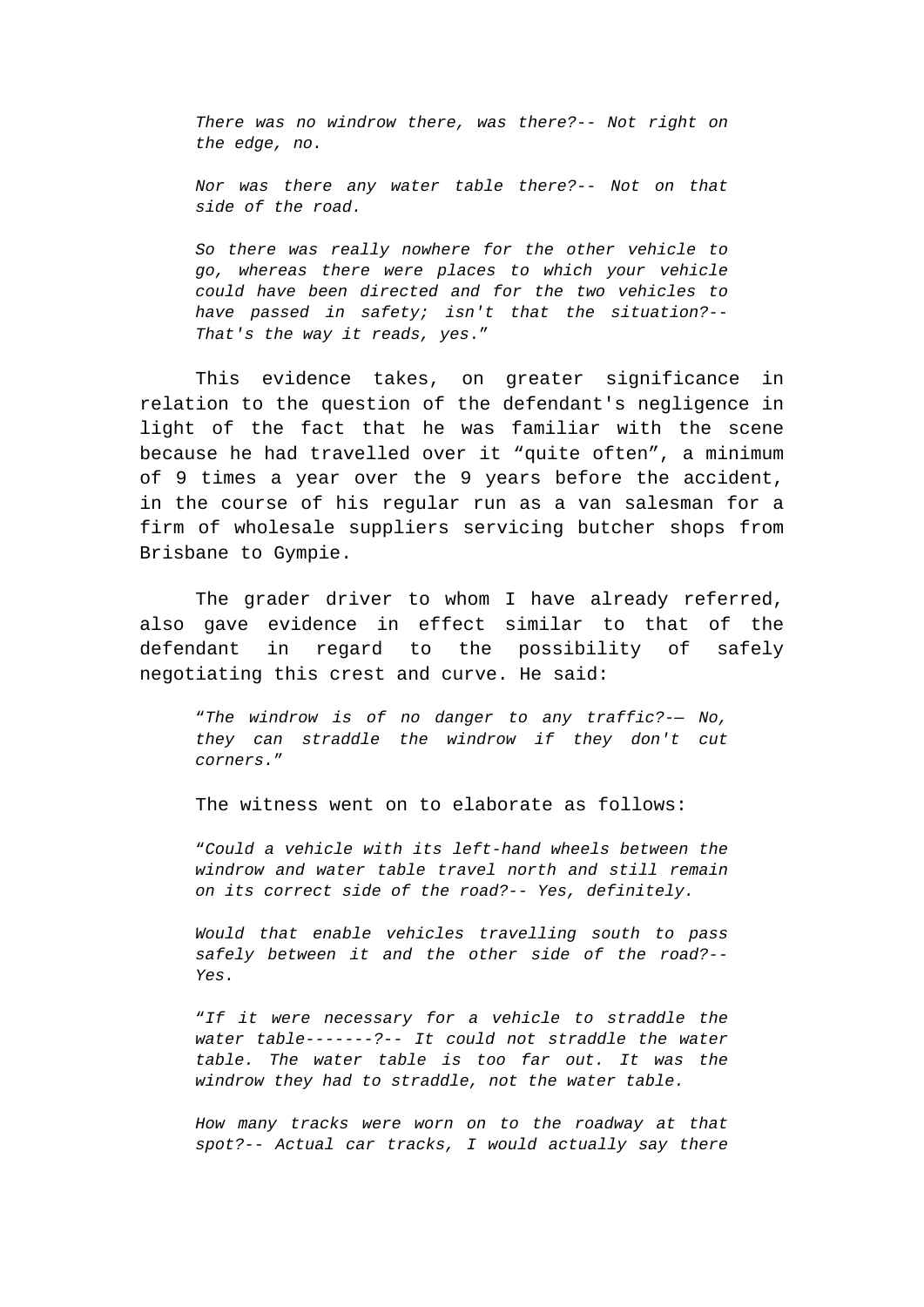*is one car track right around there used as one lane, and it happens on all corners.*

*How do you say a vehicle could have passed travelling southbound - or safely passed a vehicle travelling southbound when a vehicle was travelling towards Brooloo?-- Come again*?

*A vehicle travelling towards Kenilworth you said would safely pass a vehicle travelling towards Brooloo?-- Yes*.

*If the Brooloo-bound vehicle had its near-side wheels between the windrow and the water table. Isn't that what you said before?-- Yes. There's enough room. Like if you straddle the windrow there's still enough room. If you cut corners, well, no.*

*A vehicle travelling to Brooloo would have to move off these car tracks and straddle the windrow?-- Yes.*

*And if he did that there would be enough room for a vehicle to pass travelling towards Kenilworth?-- Plenty of room there was. There was no danger in the road at all.*"

The maximum speed permitted on this stretch of road was 100 kilometres per hour at the time of the accident. The defendant estimated his speed at 60 kilometres an hour shortly before reaching the crest, and he did not deny the evidence given by Sergeant Buckley that when questioned at the scene, he answered that his approaching speed was 70 kilometres per hour. The only evidence concerning the deceased man's speed was that of his brother-in-law who was riding in the front passenger seat. He said that they were travelling about 45-50 miles per hour, but he admitted that in his statement to the police he gave an estimate of 50 miles per hour as the speed of the vehicle driven by the deceased, whilst on reflection he thinks he should have said 45-50 miles per hour. In my view neither estimate of speed may be considered precise, but in any event I think that the question of speed is irrelevant to the issue of liability in all the circumstances. The respective speeds are in any event approximately equal when converted to a common measure. In my opinion, speed was not a cause of this collisiori.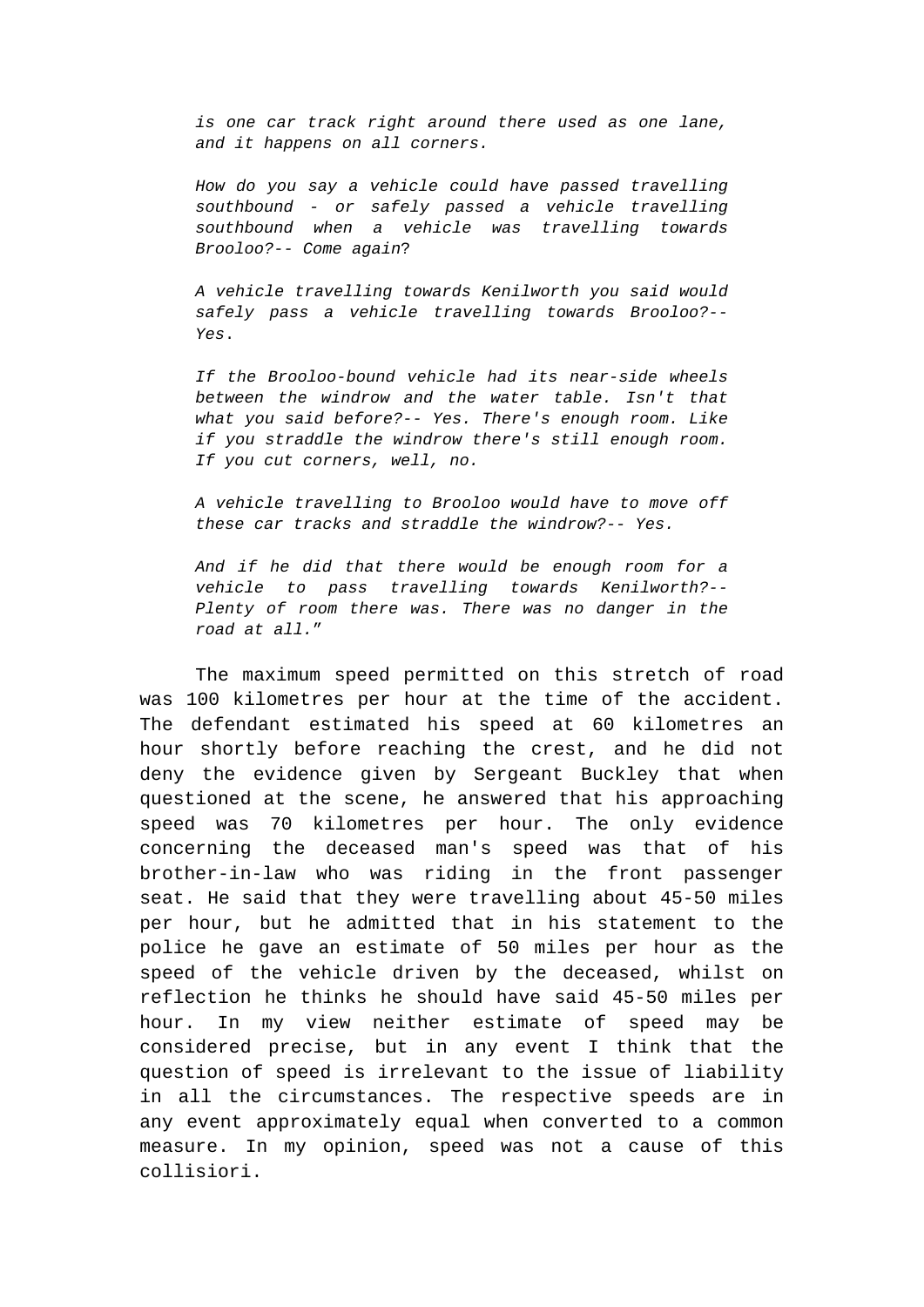I find that the collision occurred on the defendant's wrong side of the road. I find that the two vehicles collided at the offside front corner of each, headlight to headlight. The defendant's evidence makes it abundantly clear that the course he was steering had to put him into collision with any vehicle approaching on its correct side. The deceased's vehicle was not as wide as the police Falcon, which, as Sergeant Buckley's test demonstrated, could negotiate the curve, southbound, with its offside wheels in the middle of the road whilst also avoiding the washout. I do not accept the defendant's assertion in evidence that the deceased's vehicle was "in the centre of the road", meaning that it was straddling the imaginary mid-line. He told Sergeant Buckley at the scene that he thought "they were both towards the middle of the road". The other evidence, including the defendant's own account of his course, and the absence of initial impact damage to the front of either vehicle except at its front offside corner, is more consistent with the deceased's offside being not beyond the midline.

I hold that the defendant was negligent in driving his vehicle as he did, i.e. partly on his wrong side through a crest on a curve on which he knew there was no visibility. If he had thought about it at all, he must have realised that he was creating extreme danger for a vehicle travelling in the curve in the opposite direction, which as he well knew would have no possibility of avoiding him by steering further to its left-hand side, because of the barrier of the storm drain. It was between 1 and 2 feet deep. I hold that the defendant was wholly responsible for the collision and its consequences. Contributory negligence on the part of the deceased driver has been pleaded by the defendant. As to the particulars pleaded I find that the deceased's speed was not excessive, that the allegation of inadequate look-out has not been proved, that the evidence of the deceased's passenger establishes that he was keeping as far as possible to his left and was not on the wrong side of the road. I find that contributory negligence has not been established.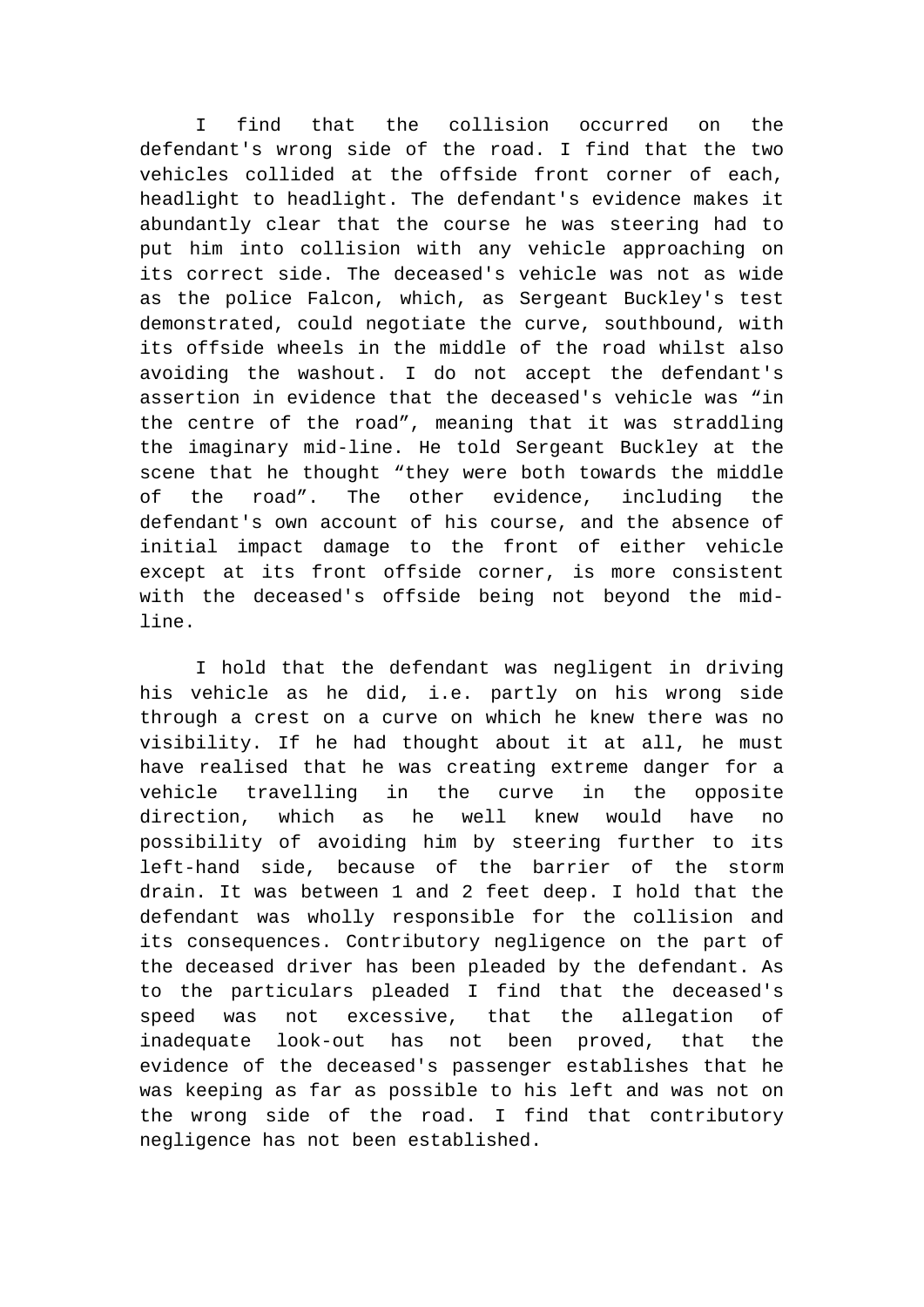The deceased was aged 33, and within two months of his 34th birthday, at the time of the accident. His wife was 4 years younger, and they had been married almost 8 1/2 years. I have already listed the dates of birth of the four children of the marriage. From the date of death their expectations of dependency were respectively about 11, 12, 15 and 18 years. The deceased had been, for the 4 years up to his death, a self-employed timber snigger working on contract for a saw-milling company. The plaintiff had never been employed for remuneration since the marriage. His working plant consisted of a tractor, a Land Rover and a chain saw, all of which when sold by his widow brought in \$1,900 nett after discharging a bill of sale over the tractor. It is common ground that the nett profit from this modest business, plus depreciation entered in the accounts but in fact all consumed in supporting his family, established a total dependency averaged out at \$75 at the time of the death. They had no savings and no insurance; they rented for \$8 per week an old farm house; they possessed and owned jointly little more than the essential articles of furniture. In short, counsel for the defence conceded that the value of the widow's succession to whatever assets she derived from her husband's death is so small as to be negligible for present purposes, and he did not seek any set-off on that account in the assessment of damages.

Both the deceased and the plaintiff were in good health and neither smoked. They had only an occasional social drink. Although they lived frugally it was a happy marriage. The plaintiff considered that her husband was a good provider. The evidence does not permit of a finding that the deceased had any real prospect of improving his income or the family's support beyond subsistence level. There is no evidence that the plaintiff has any qualifications for employment. She is described on the marriage certificate as "hospital domestic". I find it unlikely that she would have ceased to be totally dependent on her husband.

I take \$75 per week as the measure of dependency at the time of death, and by reckoning on 10% inflation in the next year and 8% in the current year, as defence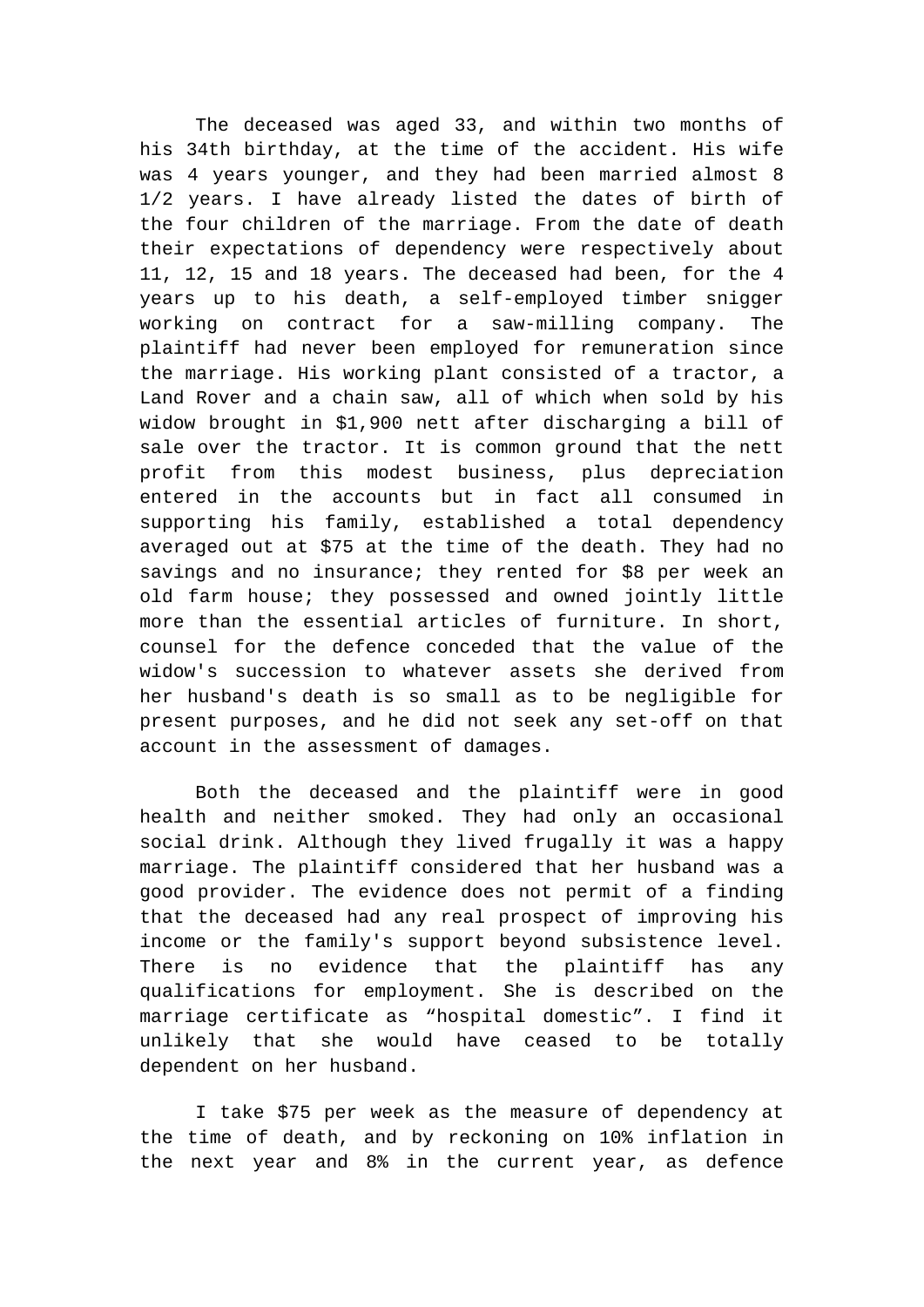counsel invited me to do, I arrive at the figure of \$90 per week as the nett dependency, now. That is a nett figure because it is such as would leave the deceased below the minimum taxable income, after allowing his deductions for dependants. In that figure allowance has been made for the cost of maintenance of the deceased at \$19 per week, including generously half of the rent.

I adopt with respect, and apply to the calculation of damages, the appropriate observations of Gibbs J. in *Jacobs v. Varley* (1976) 50 A.L.J.R. 519. It is my view that this hard-working and responsible husband and father would have continued to apply approximately four-fifths of his earnings for the benefit of his dependants until the youngest child, born the day before his death, became independent. Thereafter it may reasonably be assumed that he and his wife would have shared equally his meagre income. It would still be meagre, in my view, because of the improbability of his bettering his position Because the family purse was so thin, this is not a case where a tapering off of the financial benefits of dependants, in favour of an increase in the deceased's share, should be assumed as each of the boys ceased to be dependent. I therefore proceed on the basis that the plaintiff and remaining dependent children, or child, would have got the benefit of four-fifths of the deceased's earnings throughout the first 18 years from his death. Thereafter, during his lifetime, the plaintiff would, I find, have received the benefit of about half of his income. It is very doubtful, in my view, whether the deceased would have been able to devote any of his half-share to the acquisition of durable assets which would enure for the benefit of the plaintiff. At most, as he had just begun to do by way of hire-purchase, he would, I think, have been able to afford only the kind of basic household appliances which depreciate heavily. The plaintiff said in evidence:

"*My husband had decided to go into hire-purchase for three items for me, a freezer, a fan, and a vacuum cleaner, and we hadn't started paying that off yet, so we had to pay that off after his death, and that was about all we had*."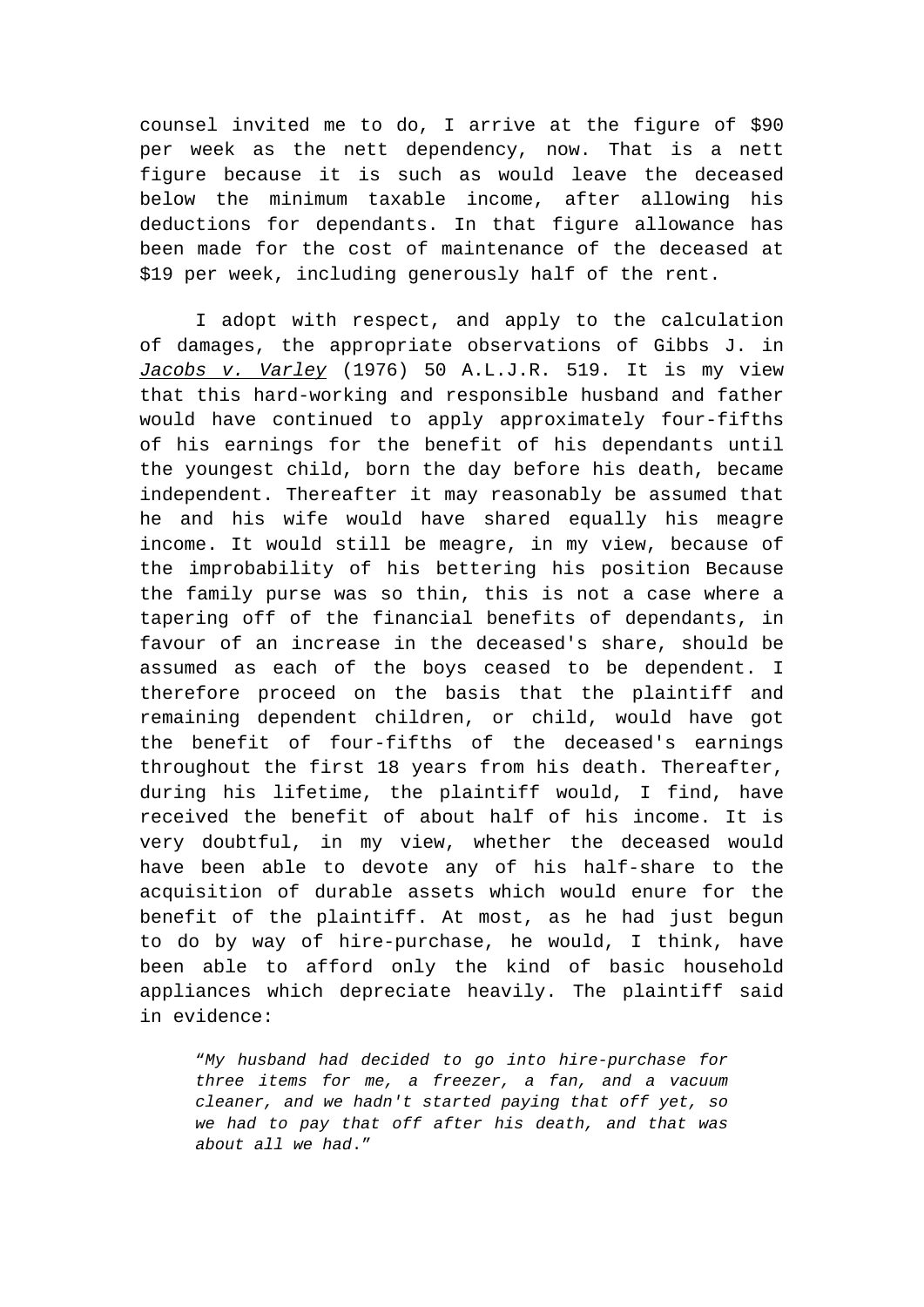In total they were worth about \$360.

It is necessary to consider, as a depreciating contingency in the assessment of future dependency, the prospect of the plaintiff's re-marrying, or, as it is more accurately expressed, the value to her of her freedom to marry. Defence counsel referred me to statistics recording percentage rates of remarriage of widows, showing that 67% re-marry, and 48% do so within 10 years. He suggested that a seven-year prospect of widowhood would be a reasonable assumption in this case. With respect, I share the view of Barwick C.J. in *Jones v. Schiffmann* (1971) 124 C.L.R. 303, at p. 306, that such statistics are irrelevant. I feel that the only relevant consideration is the value, in her circumstances, of this widow's freedom to marry. She is still only 31 years old, is in good health, and of attractive appearance. However, she has heavy obligations to four young children. When asked in cross-examination about her attitude to remarrying, she answered with commendable frankness -

"*You do not dismiss the thought that you may remarry some day?-- I am inclined to, but I am not silly enough to say that I would never remarry, but I have no leanings towards it because I feel I have enough to cope with*.

*When the children get a bit older and some man did present himself -----? It doesn't please me to think about it to be quite honest*.

*You have not considered it?-- That's right*.

*You do not dismiss the prospect that it may occur in the future?— J couldn't, could I*?"

I was favourably impressed by her frankness and honesty throughout her evidence. It is my view that, in all the circumstances of the case, this widow's prospect of marrying upon which depends the evaluation of her freedom to marry, does not warrant being given much consequence, in the phrase of Menzies J. at p. 309 of the report just cited. I think any discount for this contingency should be moderate.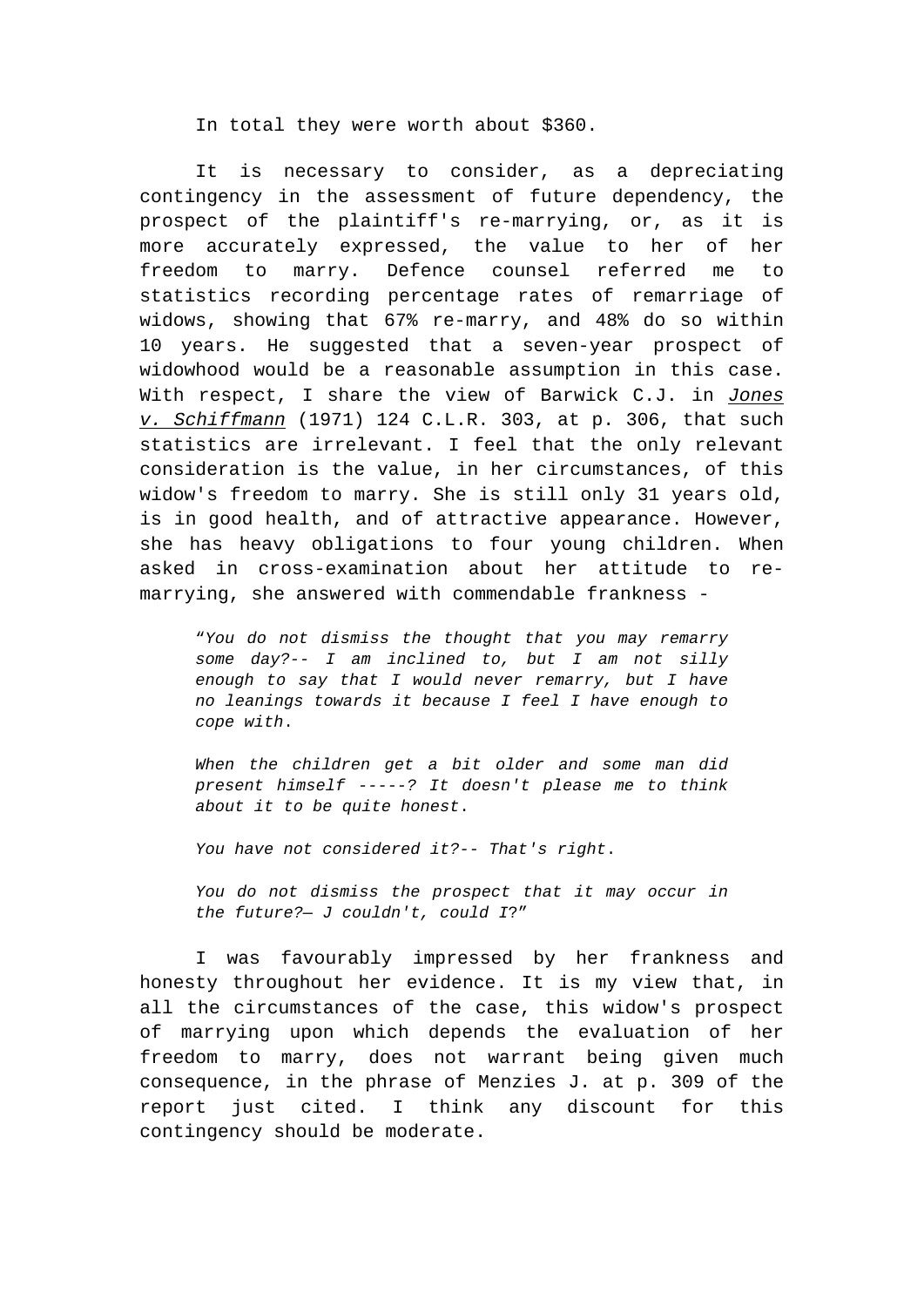I have kept in mind all the other usual contingencies in assessing damages in cases like this, although I think it unnecessary to discuss any that I have not already mentioned.

I am of opinion that the plaintiff and her late husband, immediately before his fatal accident, had a long joint expectation of life. He was not engaged in the notoriously hazardous occupation of tree-felling, but in snigging out the fallen logs. It is a case which justifies a finding of joint expectancy of 30 years. I so find.

The figures put before me by way of guide lines for assessing total dependency show that the present value of \$90 per week taken over 30 years on the 7% tables would amount to \$60,269.

I assess damages globally at \$56,000. By an oversight there was no claim for funeral expenses, nor any evidence on which I could find an amount and treat the claim as amended.

The plaintiff, with prudence, sees the need to invest sufficient of her award in a home in order to provide security for herself and her young family, and intends to do so. She has in mind a modest new home, with low maintenance in the region of Caloundra where her parents live. I would regard her acquisition of such a house as conferring a benefit on the children. With this in mind I intend to apportion the award in such a way as to make the plaintiff's purchase of a home possible, even though the apportionment may leave for setting aside on trust for the children a smaller proportion than is customary. I consider, after seeing and hearing the plaintiff, that it is unnecessary to complicate her management of their welfare by creating for the children any formal beneficial interest in the property. I apportion the damages as follows:—

| To the plaintiff   | \$41,500 |
|--------------------|----------|
| To Robert Bernard  | \$3,000  |
| To Ron William     | \$3,000  |
| To Richard Stanley | \$3,500  |